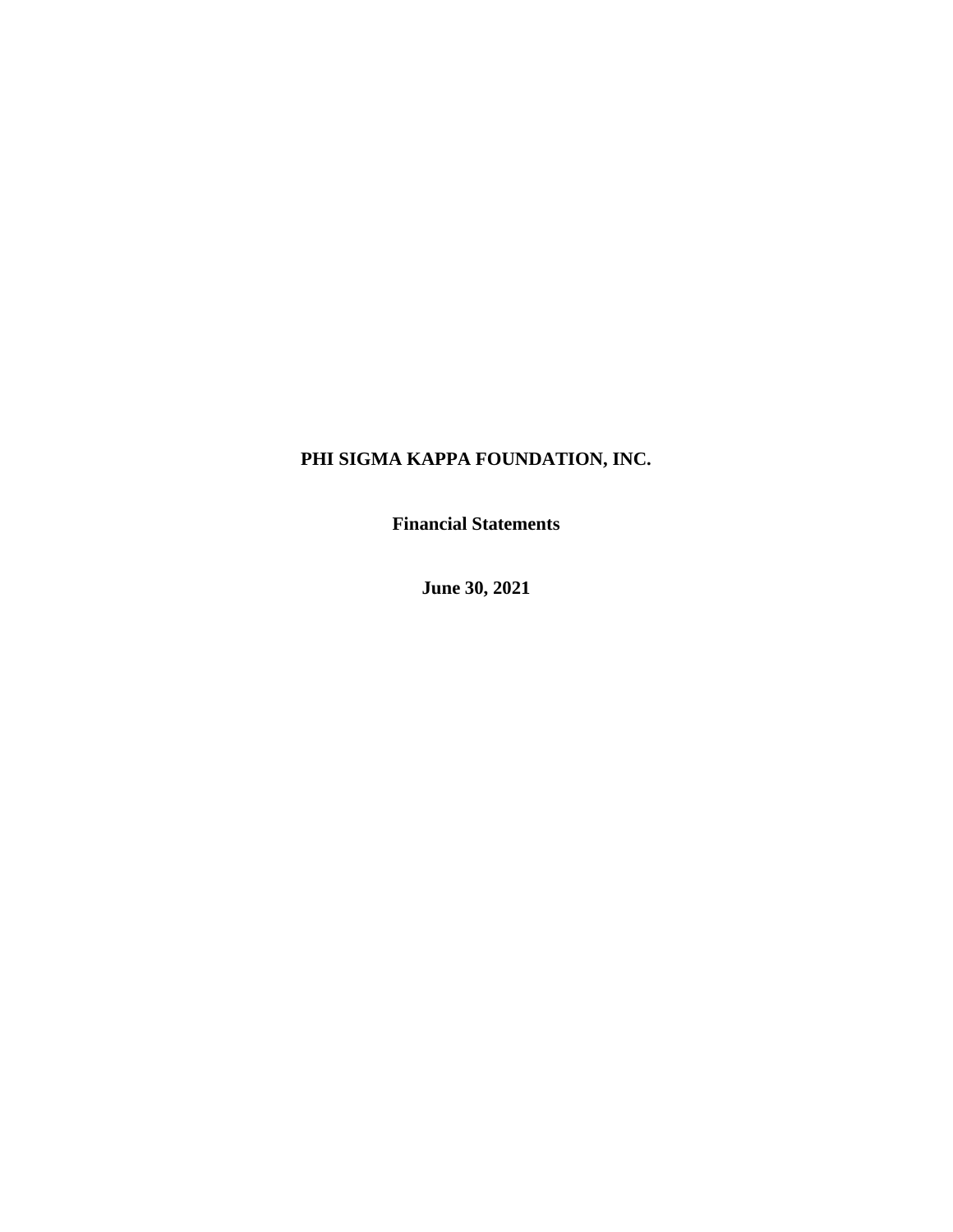|                                         | Page           |
|-----------------------------------------|----------------|
| <b>Independent Auditor's Report</b>     | $1-2$          |
| <b>Financial Statements</b>             |                |
| <b>Statement of Financial Position</b>  | 3              |
| <b>Statement of Activities</b>          | $\overline{4}$ |
| <b>Statement of Functional Expenses</b> | 5              |
| <b>Statement of Cash Flows</b>          | 6              |
| Notes to the Financial Statements       | 7-19           |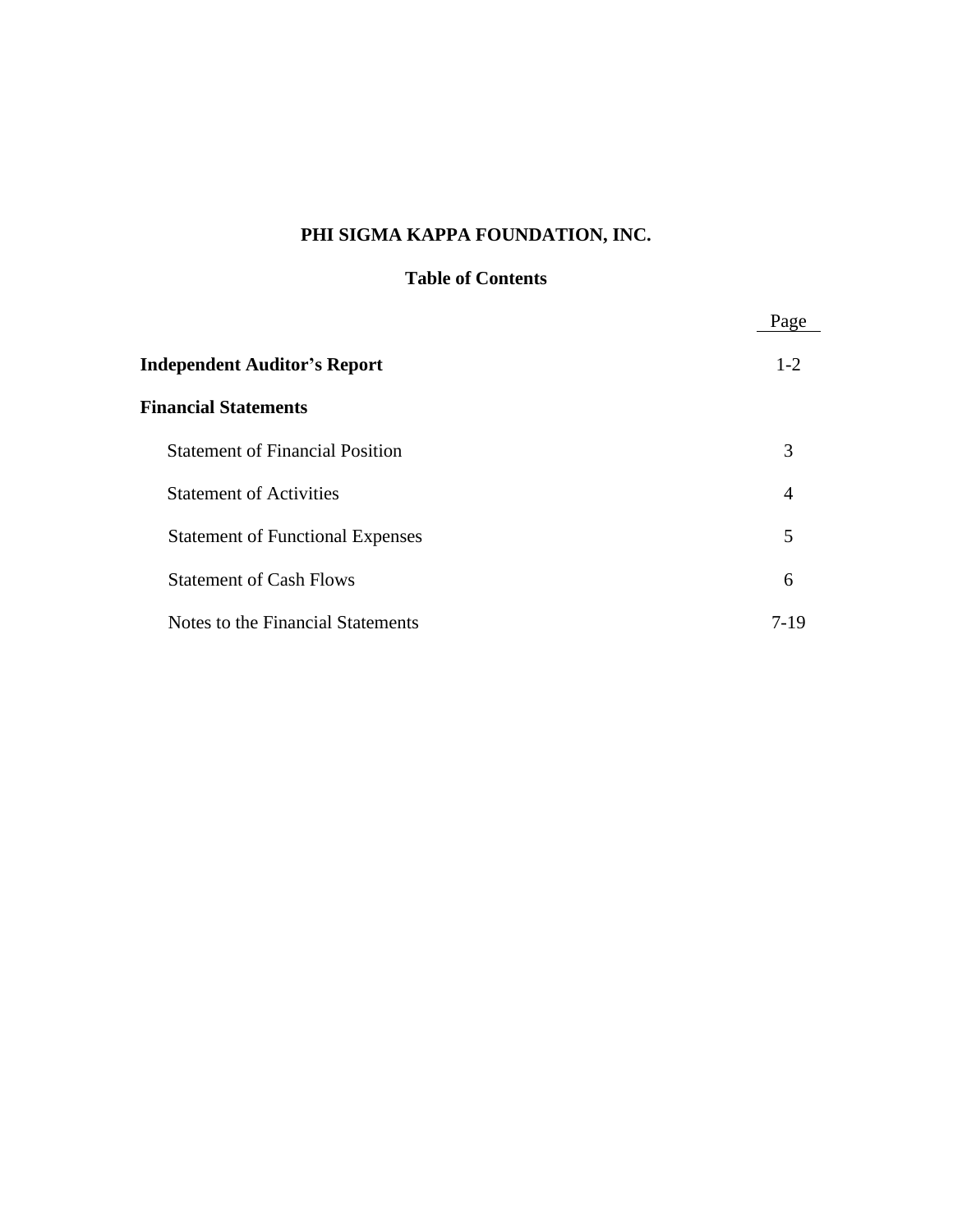# BARNES, GIVENS & BARNES, LTD.

CERTIFIED PUBLIC ACCOUNTANTS 200 EAST EVERGREEN AVENUE, SUITE 117 MOUNT PROSPECT, ILLINOIS 60056-3240 2 2 4 - 7 6 4 - 2 4 4 2 F A X : 2 2 4 - 7 6 4 - 2 4 4 8 b g b c p a s . c o m

## **INDEPENDENT AUDITOR'S REPORT**

The Board of Trustees Phi Sigma Kappa Foundation, Inc.

## **Report on the Financial Statements**

We have audited the accompanying financial statements of Phi Sigma Kappa Foundation, Inc. (the "Foundation"), which comprise the statement of financial position as of June 30, 2021, and the related statements of activities, functional expenses and cash flows for the year then ended, and the related notes to financial statements.

## **Management's Responsibility for the Financial Statements**

Management is responsible for the preparation and fair presentation of these financial statements in accordance with accounting principles generally accepted in the United States of America; this includes the design, implementation, and maintenance of internal control relevant to the preparation and fair presentation of financial statements that are free from material misstatement, whether due to fraud or error.

## **Auditor's Responsibility**

Our responsibility is to express an opinion on these financial statements based on our audit. We conducted our audit in accordance with auditing standards generally accepted in the United States of America. Those standards require that we plan and perform the audit to obtain reasonable assurance about whether the financial statements are free from material misstatement.

An audit involves performing procedures to obtain audit evidence about the amounts and disclosures in the financial statements. The procedures selected depend on the auditor's judgment, including the assessment of the risks of material misstatement of the financial statements, whether due to fraud or error. In making those risk assessments, the auditor considers internal control relevant to the entity's preparation and fair presentation of the financial statements in order to design audit procedures that are appropriate in the circumstances, but not for the purpose of expressing an opinion on the effectiveness of the entity's internal control. Accordingly, we express no such opinion. An audit also includes evaluating the appropriateness of accounting policies used and the reasonableness of significant accounting estimates made by management, as well as evaluating the overall presentation of the financial statements.

We believe that the audit evidence we have obtained is sufficient and appropriate to provide a basis for our audit opinion.

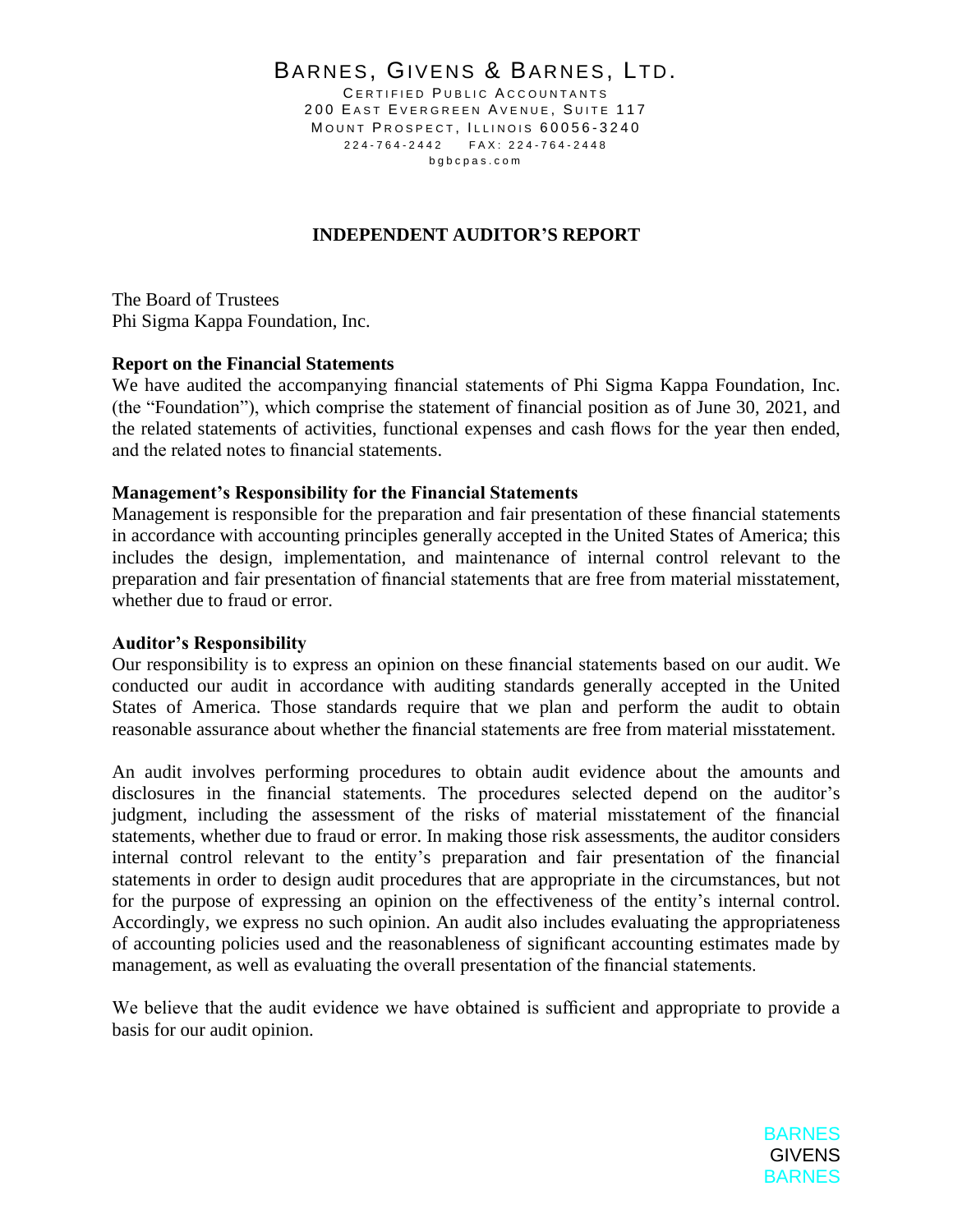Phi Sigma Kappa Foundation, Inc. Page Two

## **Opinion**

In our opinion, the financial statements referred to above present fairly, in all material respects, the financial position of Phi Sigma Kappa Foundation, Inc. as of June 30, 2021, and the results of its operations, its cash flows and functional expenses for the year then ended in accordance with accounting principles generally accepted in the United States of America.

Barnes, Givers & Barnes Ltd.

Mount Prospect, Illinois January 25, 2022

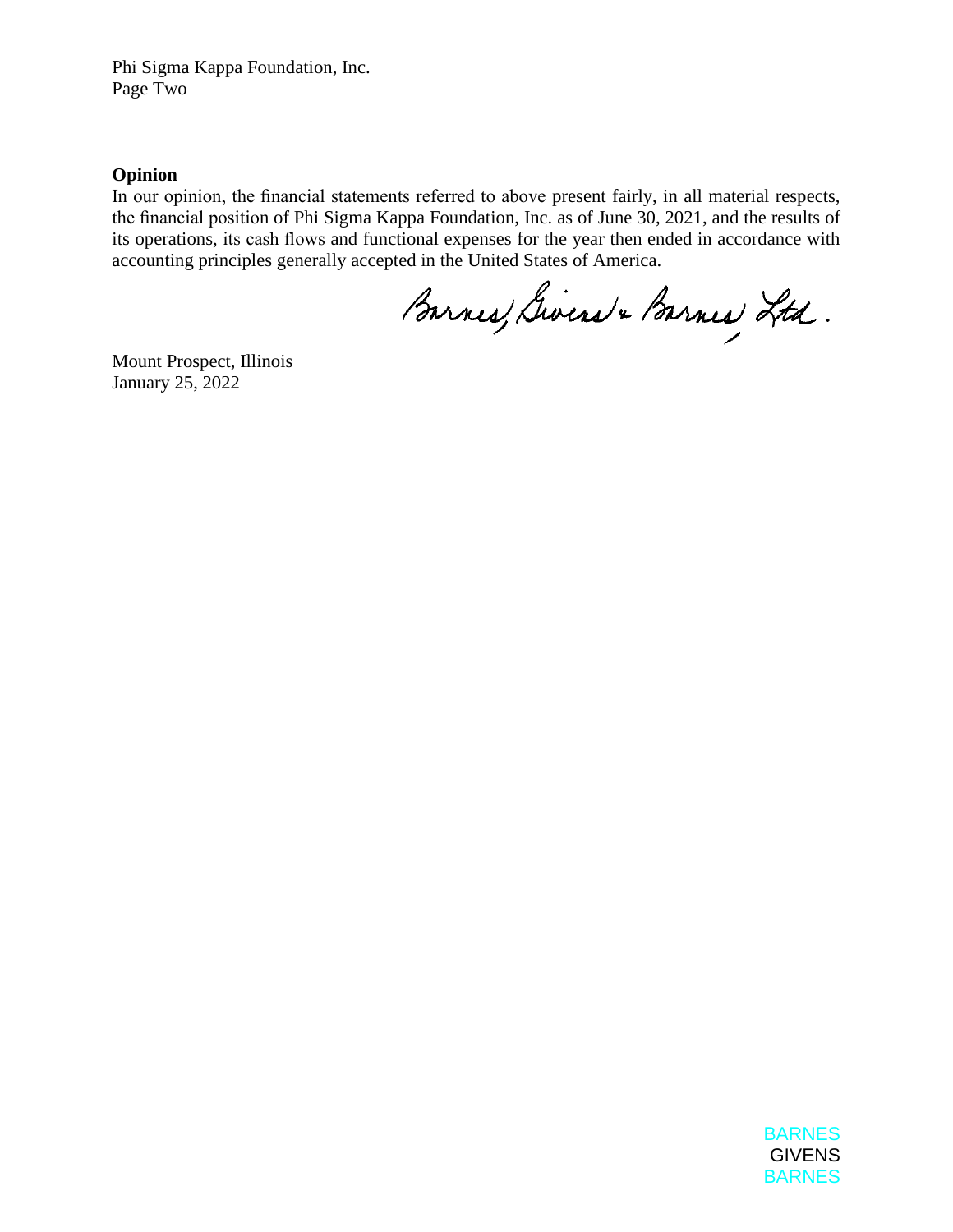Statement of Financial Position

June 30, 2021

## **ASSETS**

| <b>Current Assets</b>                           |                 |
|-------------------------------------------------|-----------------|
| Cash and cash equivalents                       | \$<br>131,345   |
| Restricted cash                                 | 231             |
| Accounts receivable                             |                 |
| Contributions receivable, net                   | 34,494          |
| Investments                                     | 1,937,916       |
| Prepaid expenses                                |                 |
| <b>Total Current Assets</b>                     | 2,103,986       |
| Property                                        |                 |
| Land                                            | 46,900          |
| <b>Building</b>                                 | 564,467         |
| Equipment                                       | 7,333           |
| Less: accumulated depreciation                  | (528, 405)      |
| <b>Total Property</b>                           | 90,295          |
| <b>Total Assets</b>                             | \$<br>2,194,281 |
| <b>LIABILITIES AND NET ASSETS</b>               |                 |
| Liabilities                                     |                 |
| Accounts payable                                | \$<br>1,646     |
| <b>Total Liabilities</b>                        | 1,646           |
| <b>Net Assets</b>                               |                 |
| Net assets without donor restrictions           |                 |
| Undesignated                                    | 448,124         |
| Board Designated Chapter Eternal Education Fund | 133,609         |
| Net assets with donor restrictions              | 1,610,902       |
| <b>Total Net Assets</b>                         | 2,192,635       |
| <b>Total Liabilities and Net Assets</b>         | \$<br>2,194,281 |
|                                                 |                 |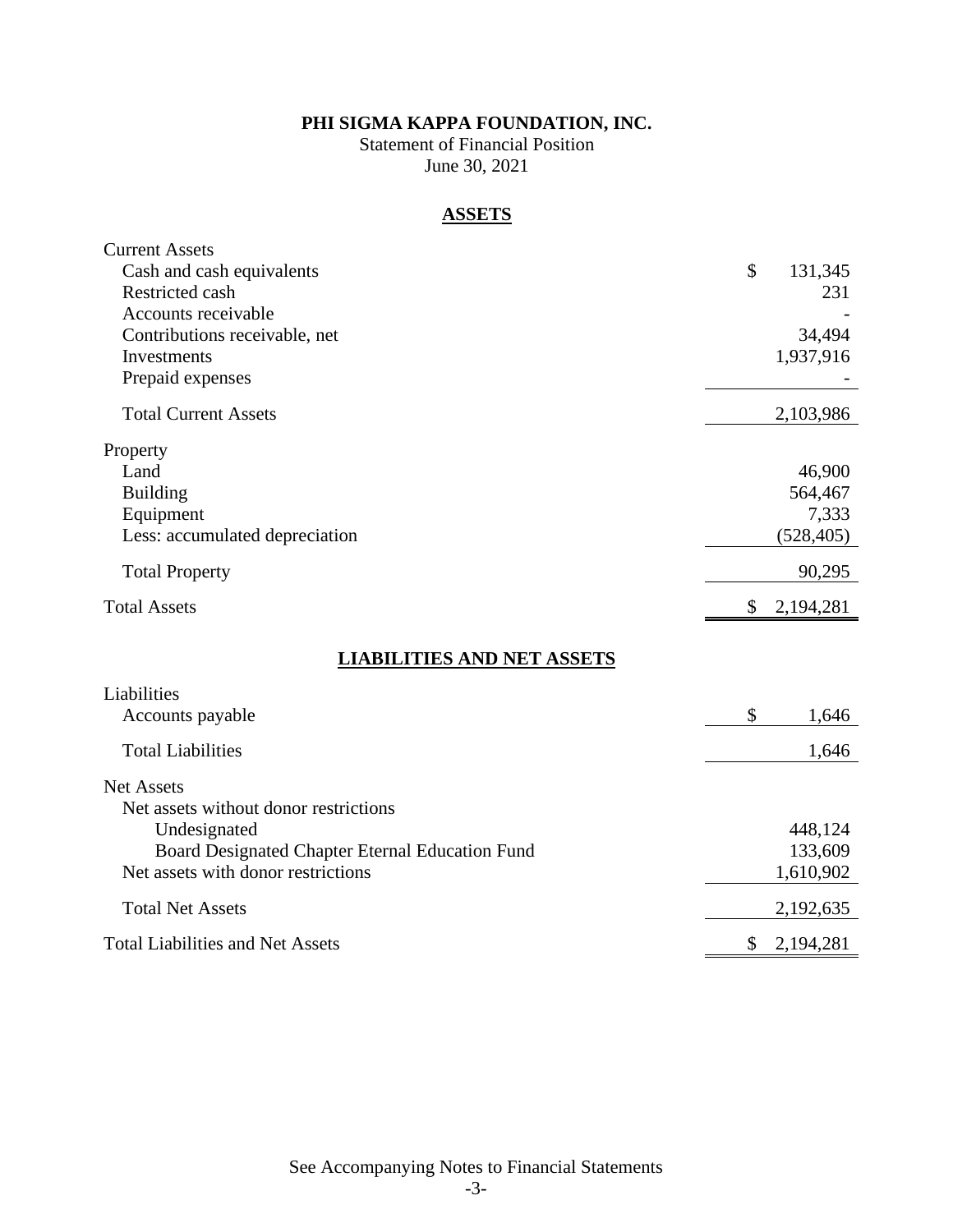Statement of Activities For the Year Ended June 30, 2021

|                                   | Net Assets<br><b>Without Donor</b><br>Restrictions |         | <b>Net Assets</b><br><b>With Donor</b><br>Restrictions |            |       |           |
|-----------------------------------|----------------------------------------------------|---------|--------------------------------------------------------|------------|-------|-----------|
|                                   |                                                    |         |                                                        |            |       |           |
|                                   |                                                    |         |                                                        |            | Total |           |
| <b>Support and Revenues</b>       |                                                    |         |                                                        |            |       |           |
| Contributions                     | \$                                                 | 310,749 | \$                                                     | 267,536    | \$    | 578,285   |
| Investment return, net            |                                                    | 128,033 |                                                        | 306,499    |       | 434,532   |
| Other income                      |                                                    |         |                                                        |            |       |           |
| Rent                              |                                                    | 51,000  |                                                        |            |       | 51,000    |
|                                   |                                                    | 489,782 |                                                        | 574,035    |       | 1,063,817 |
| Net assets released from          |                                                    |         |                                                        |            |       |           |
| restrictions                      |                                                    | 378,136 |                                                        | (378, 136) |       |           |
| <b>Total Support and Revenues</b> |                                                    | 867,918 |                                                        | 195,899    |       | 1,063,817 |
| Expenses                          |                                                    |         |                                                        |            |       |           |
| Programs                          |                                                    | 510,188 |                                                        |            |       | 510,188   |
| Administration                    |                                                    | 104,358 |                                                        |            |       | 104,358   |
| Fundraising                       |                                                    | 94,343  |                                                        |            |       | 94,343    |
| <b>Total Expenses</b>             |                                                    | 708,889 |                                                        |            |       | 708,889   |
| Change in Net Assets              |                                                    | 159,029 |                                                        | 195,899    |       | 354,928   |
| Net Assets, Beginning of Year     |                                                    | 422,704 |                                                        | 1,415,003  |       | 1,837,707 |
| Net Assets, End of Year           | \$                                                 | 581,733 | \$                                                     | 1,610,902  | \$    | 2,192,635 |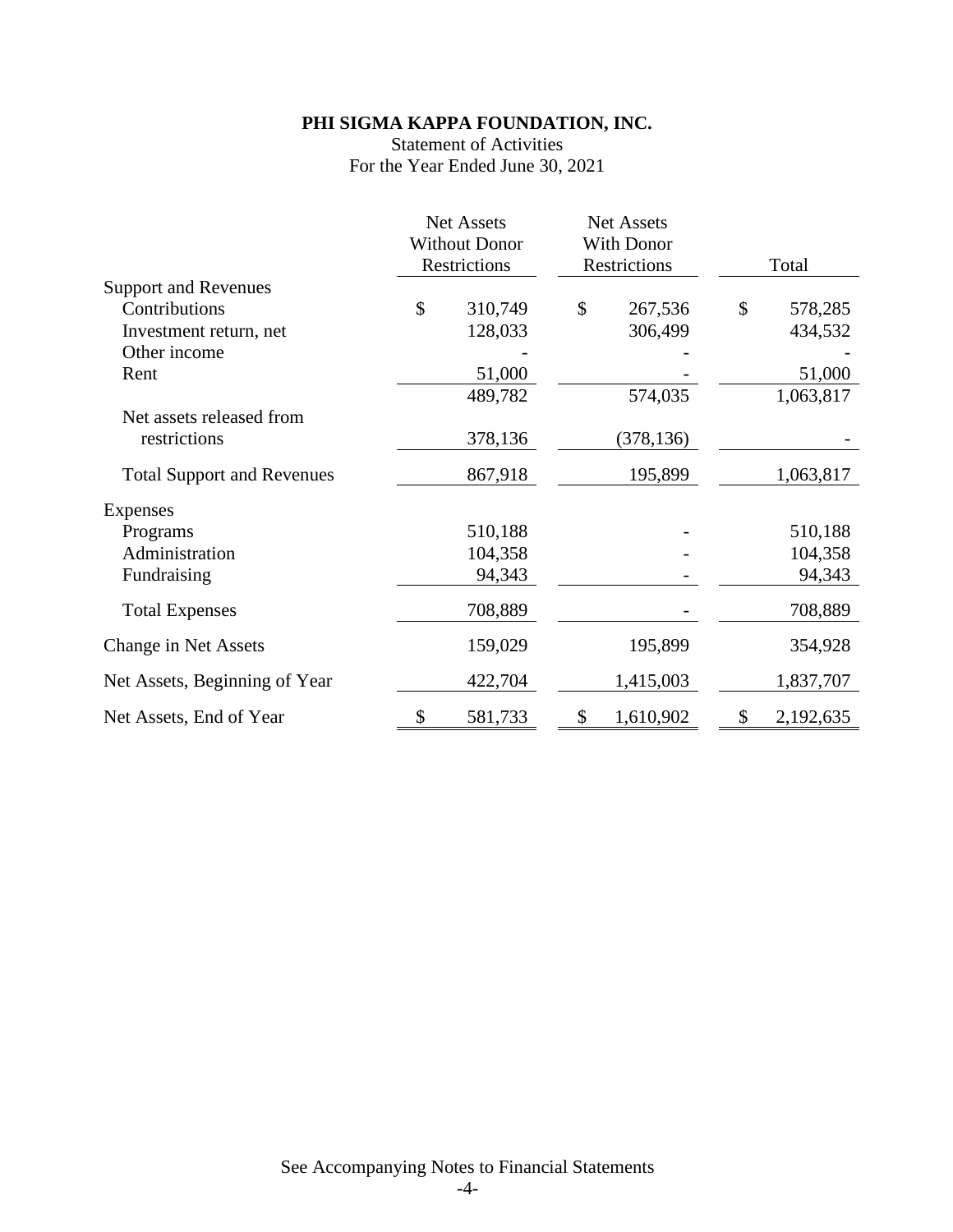Statement of Functional Expenses For the Year Ended June 30, 2021

|                                  |    | Programs | Administration | Fundraising | Total         |
|----------------------------------|----|----------|----------------|-------------|---------------|
| Grants                           | \$ | 485,625  | \$             | \$          | \$<br>485,625 |
| Management fee                   |    | 24,563   | 55,674         | 50,763      | 131,000       |
| Depreciation                     |    |          | 18,524         |             | 18,524        |
| Professional services            |    |          | 21,715         |             | 21,715        |
| Bank fees                        |    |          | 8,445          |             | 8,445         |
| Direct mail                      |    |          |                | 13,255      | 13,255        |
| Fundraising                      |    |          |                | 28,646      | 28,646        |
| Travel                           |    |          |                | 1,679       | 1,679         |
| <b>Total Functional Expenses</b> | S  | 510,188  | \$<br>104,358  | 94,343      | 708,889       |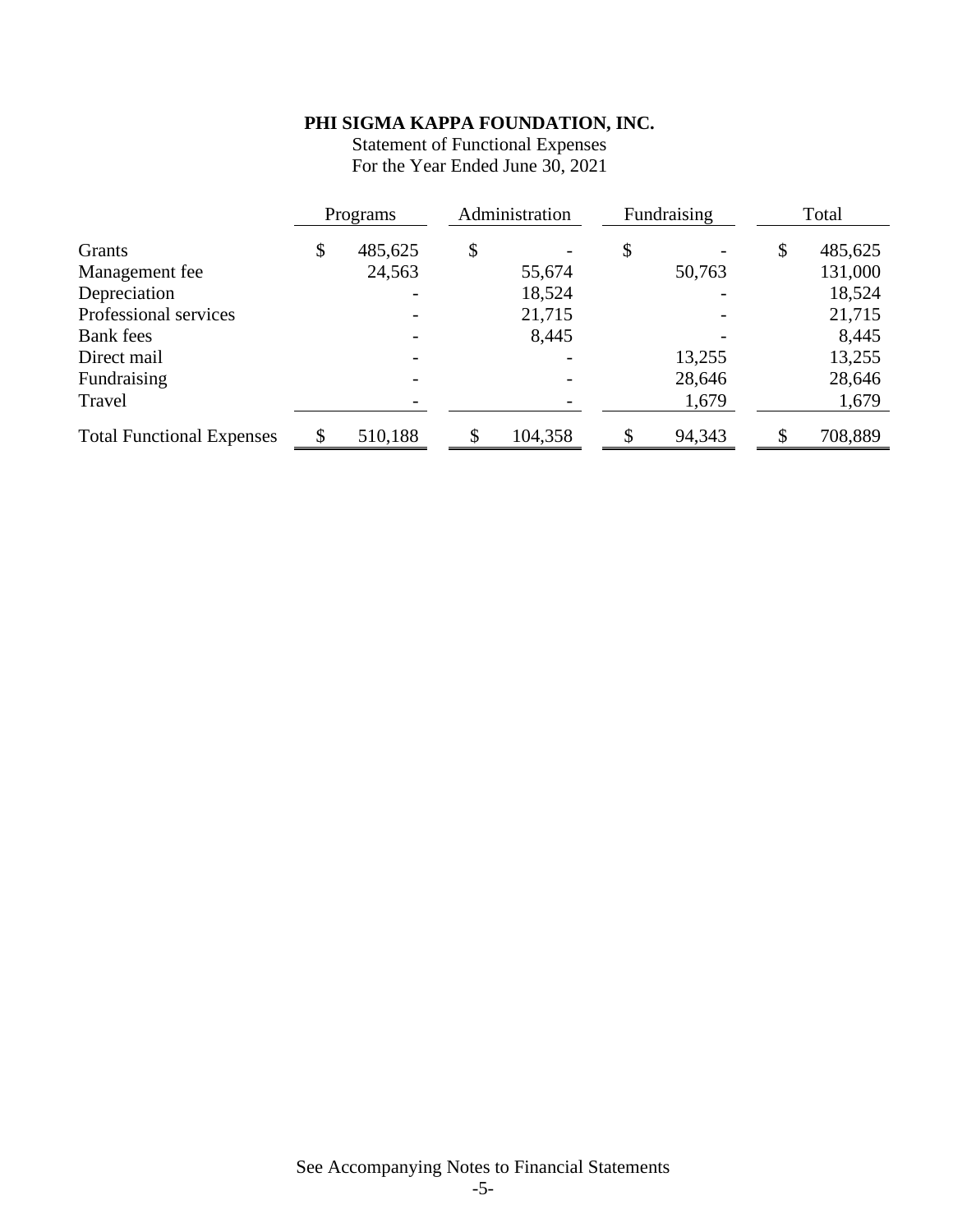Statement of Cash Flows For the Year Ended June 30, 2021

| <b>Cash Flows from Operating Activities</b>                        |               |
|--------------------------------------------------------------------|---------------|
| Change in net assets                                               | \$<br>354,928 |
| Adjustments to reconcile change in net assets to                   |               |
| net cash provided by (used in) operating activities-               |               |
| Depreciation                                                       | 18,524        |
| Change in allowance for doubtful accounts                          | (1,692)       |
| Unrealized (gain) on investments                                   | (397, 590)    |
| (Increase) decrease in assets-                                     |               |
| Accounts receivable                                                | 621           |
| Contributions receivable, net                                      | 33,264        |
| Prepaid expenses                                                   |               |
| Increase (decrease) in liabilities-                                |               |
| Accounts payable                                                   | (73, 110)     |
| Net Cash Provided by (Used in) Operating Activities                | (65,055)      |
| Cash Flows from Investing Activities                               |               |
| Purchase of investments                                            | (897, 131)    |
| Proceeds from sale of investments                                  | 972,462       |
| Net Cash Provided by (Used in) Investing Activities                | 75,331        |
|                                                                    |               |
| Net Increase in Cash and Cash Equivalents                          | 10,276        |
| Cash and Cash Equivalents - Beginning of Year                      | 121,300       |
| Cash and Cash Equivalents - End of Year                            | \$<br>131,576 |
| $\ast$<br>$\ast$<br>$\ast$<br>$\ast$<br>$\ast$<br>$\ast$<br>$\ast$ |               |
| Supplemental Disclosure of Cash Flow Information-                  |               |
| Cash paid during the year for:                                     |               |
| Interest                                                           | \$            |
| Income taxes                                                       | \$            |
|                                                                    |               |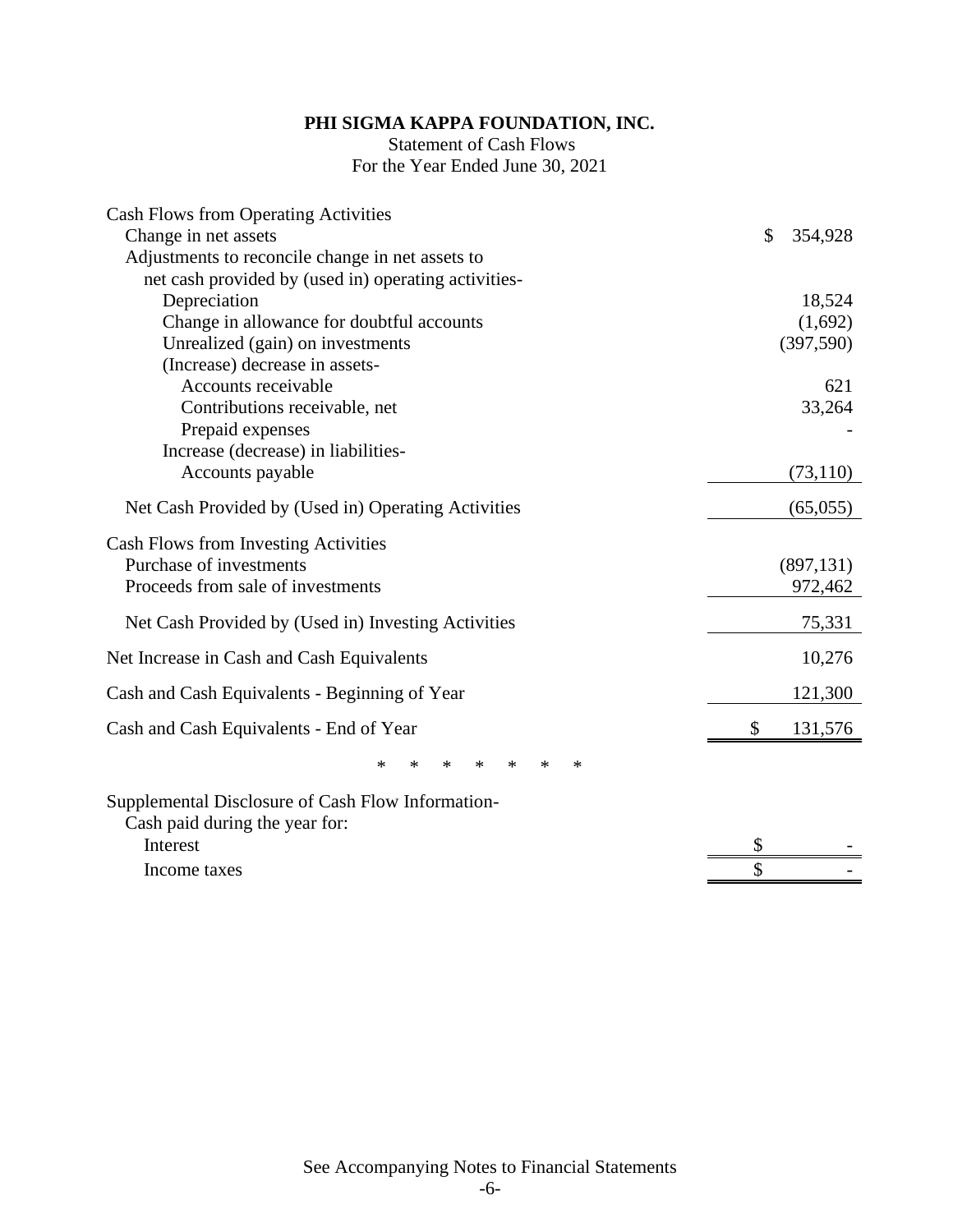Notes to the Financial Statements June 30, 2021

#### **Note A – Organization and Nature of Activities**

The Phi Sigma Kappa Foundation (the "Foundation") is organized to promote educational, literary and charitable purposes by promoting scholarships, student aid and assistance to needy and deserving students and other charitable purposes as may be determined by the Foundation's trustees. The Foundation achieves these purposes by receiving, holding and administering money and property, by gift, devise, bequest or otherwise absolutely in trust, using the principal or income therefrom to promote educational and charitable purposes.

## **Note B – Summary of Significant Accounting Policies**

#### Basis of Accounting

The financial statements of the Foundation have been prepared on the accrual basis of accounting and, accordingly, reflect all significant receivables, payables, and other liabilities.

#### Use of Estimates

The preparation of the financial statements in conformity with accounting principles generally accepted in the United States of America requires management to make estimates and assumptions that affect the reported amounts of assets and liabilities and disclosure of contingent assets and liabilities at the date of the financial statements. Actual results may differ from those estimates.

#### Cash and Cash Equivalents

Cash equivalents are considered to be highly liquid depository accounts with a maturity of less than one year. Deposits held in all non-interest bearing transactional bank accounts and interestbearing accounts with each banking institution are aggregated by entity and are fully insured up to \$250,000 per bank.

#### Fair Value of Financial Instruments

FASB ASC Topic 820, *Fair Value Measurements and Disclosures*, defines fair value as a market-based measurement, not an entity-specific measurement. The objective of a fair value measurement is to estimate the price at which an orderly transaction to sell an asset or to transfer a liability would take place between market participants at the measurement date under current market conditions (that is, an exit price at the measurement date from the perspective of a market participant that holds the assets or owes the liability). A fair value measurement assumes that the transaction to sell an asset or to transfer a liability occurs either in the principal market (or in its absence, the most advantageous market) for the asset or liability.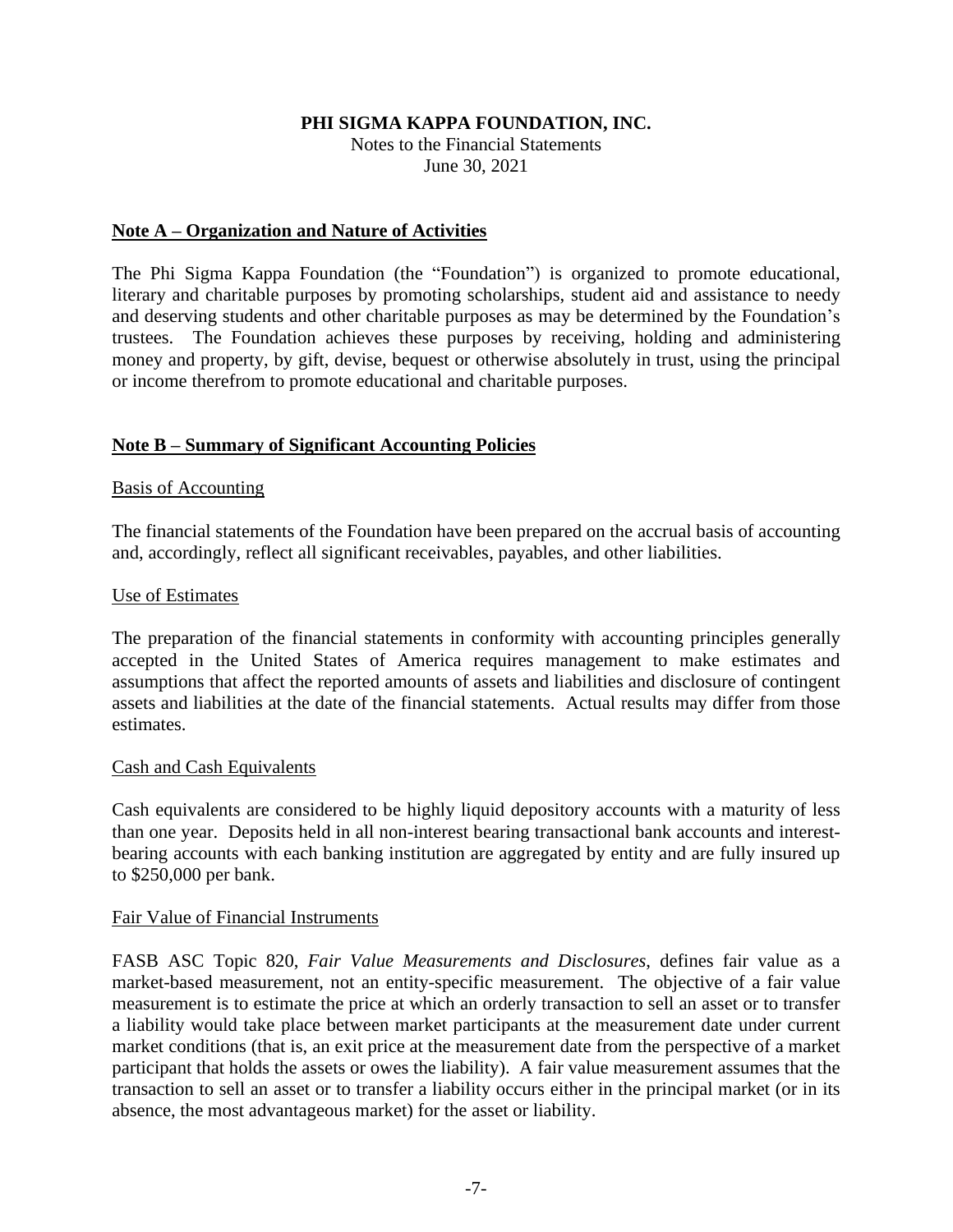Notes to the Financial Statements June 30, 2021

## **Note B – Summary of Significant Accounting Policies (continued)**

#### Fair Value of Financial Instruments (continued)

For some assets and liabilities, observable market transactions or market information may be available. For other assets and liabilities, observable market transactions and market information may not be available. When a price for an identical asset or liability is not observable, the Foundation measures fair value using other valuation techniques which maximize the use of relevant observable inputs and minimize the use of unobservable inputs. Because fair value is a market-based measurement, it is measured using the assumptions that market participants would use when pricing the asset or liability, including assumptions about risk. As a result, the Foundation's intent to hold an asset or settle or otherwise fulfill a liability is not relevant when measuring fair value.

## Receivables and Allowance for Doubtful Accounts

Accounts receivable are uncollateralized customer obligations. Payments of accounts receivable are allocated to the specific invoices identified on the customer's remittance or, if unspecified, investigated to identify the appropriate invoice to which to apply the payment.

Management reviews all individual customer accounts receivable balances that exceed ninety (90) days from invoice date and based on the assessment of current creditworthiness, estimates the portion, if any, of the balance that will not be collected. Based upon these reviews management believed all accounts receivable to be fully collectible and, accordingly, no allowance for uncollectible accounts receivable is reflected in the accompanying financial statements.

#### Unconditional Promises to Give

Contributions are recognized when the donor makes a promise to give to the Foundation that is, in substance, unconditional. Contributions that are restricted by the donor are reported as increases in net assets without donor restrictions if the restrictions expire in the reporting period in which the revenue is recognized. All other donor-restricted contributions are reported as increases in net assets with donor restrictions, depending on the nature of the restrictions. When a restriction expires, net assets with donor restrictions are reclassified to net assets without donor restrictions and reported in the statement of activities as net assets released from restrictions. Unconditional promises to give due in more than one year are recognized at fair value, using present value techniques and the current risk-free investment interest rate.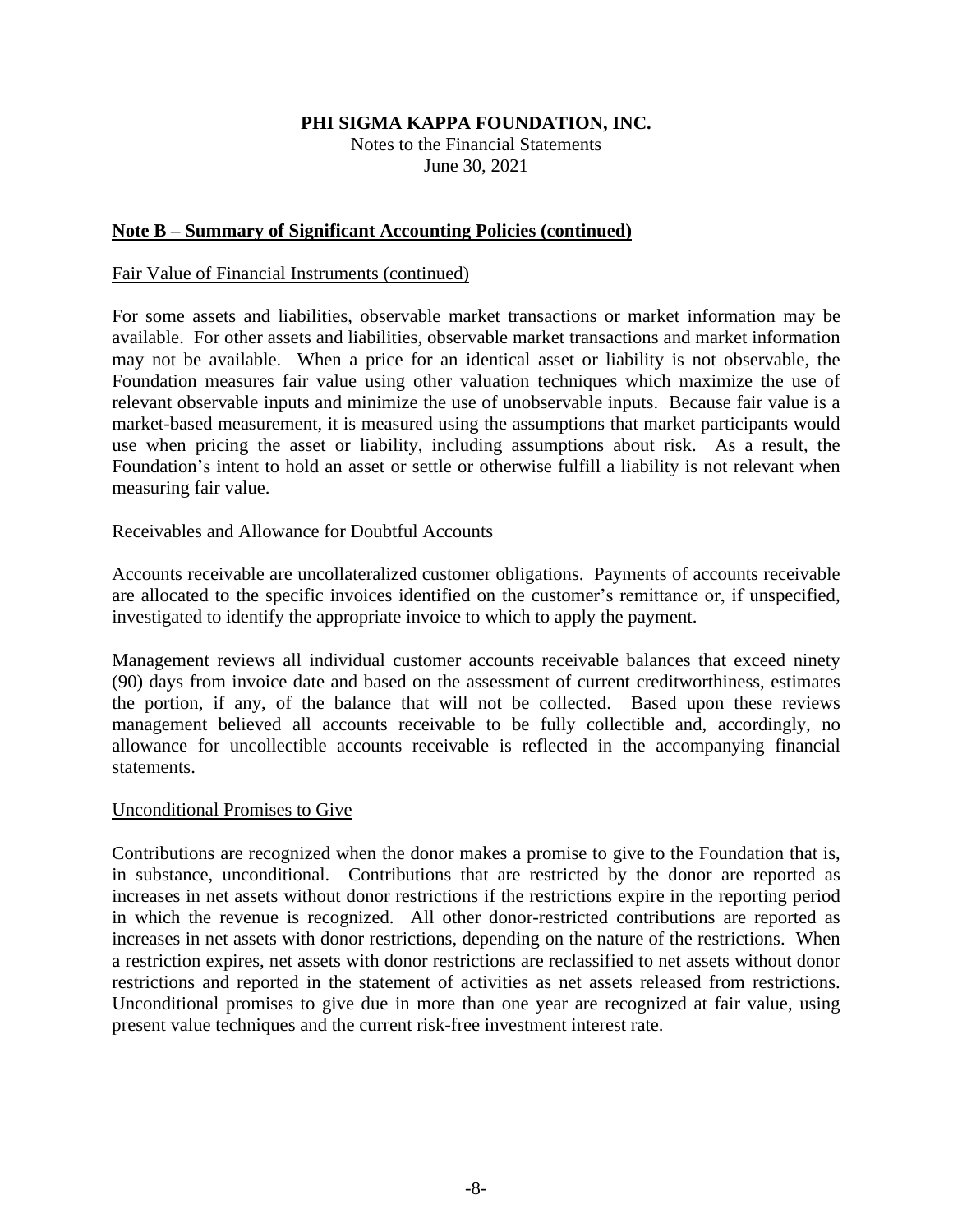Notes to the Financial Statements June 30, 2021

#### **Note B – Summary of Significant Accounting Policies (continued)**

#### Unconditional Promises to Give (continued)

The Foundation uses the allowance method to determine uncollectible unconditional promises receivable. The allowance is based on prior years' experience and management's analysis of specific promises made, and based upon these reviews, management believes that a portion of the Foundation's contributions receivable are deemed uncollectible and, accordingly, an allowance for uncollectible contributions receivable of \$1,818 is reflected in the accompanying financial statements.

#### Land, Building and Equipment

Land, building and equipment are reported on the statement of financial position at cost, if purchased, and fair value at the date of donation, if donated. All land and buildings are capitalized. Equipment is capitalized if it has a useful life, when acquired, of more than one year. Repairs and maintenance that do not significantly increase the useful life of the asset are expensed as incurred. Depreciation is computed using the straight-line method over the estimated useful lives of the assets as follows:

| Description               | <b>Useful Lives</b> |
|---------------------------|---------------------|
| Building and improvements | $10-39$ years       |
| Brick plaza               | 10 years            |
| Office equipment          | 5-7 years           |
| Computer equipment        | 3-5 years           |

Land, buildings and equipment are reviewed for impairment when significant change in the asset's use or another indicator of possible impairment is present. No impairment losses were recognized in the financial statements in the current period.

#### Net Assets

Net assets, revenues, gains, and losses are classified based on the existence or absence of donor or grantor-imposed restrictions. Accordingly, net assets and changes therein are classified and reported as follows:

*Net Assets Without Donor Restrictions* – Net assets available for use in general operations and not subject to donor (or certain grantor) restrictions. If the governing board were to designate from net assets without donor restrictions, net assets for an operating reserve and boarddesignated endowment, those funds would also fall under this category.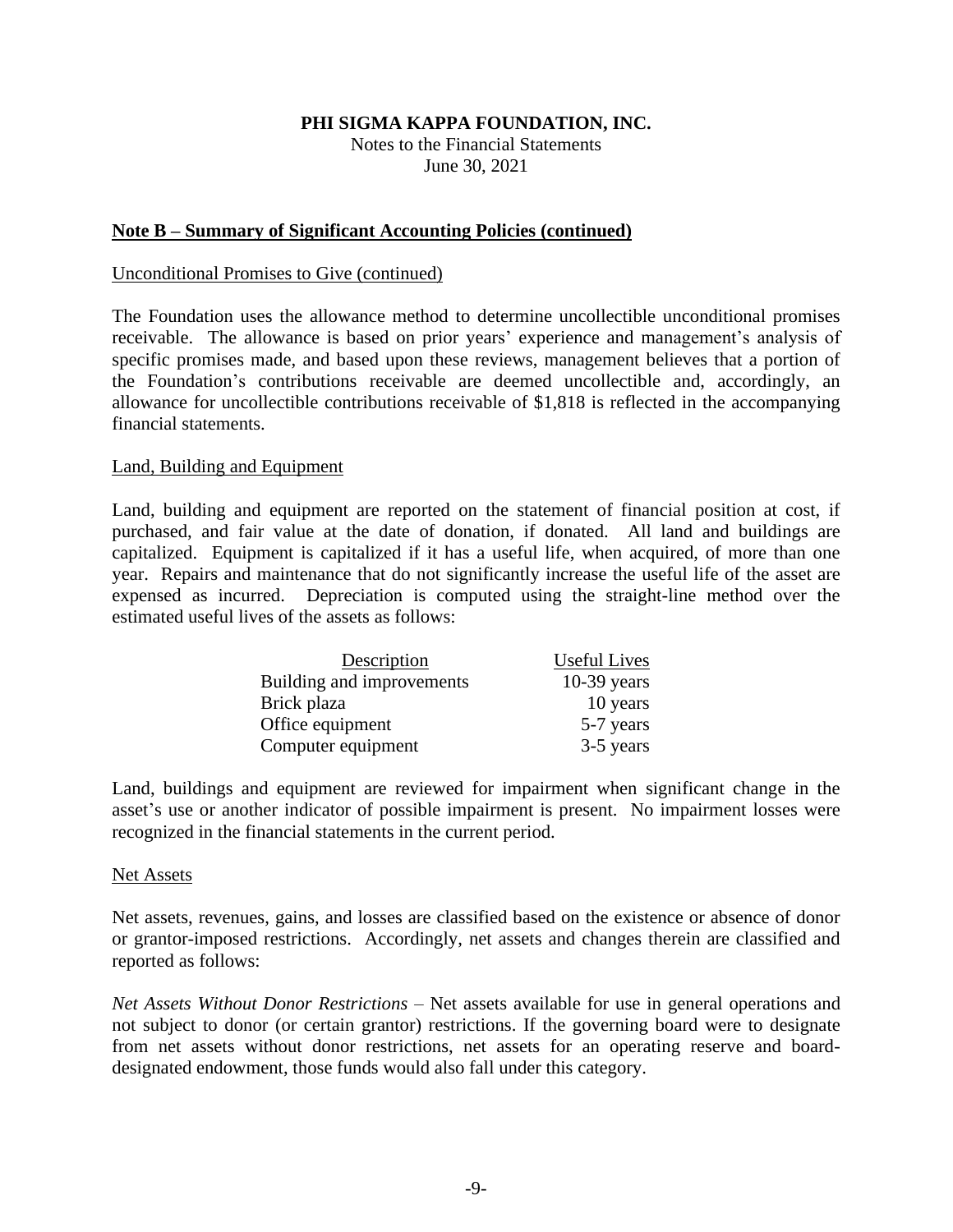Notes to the Financial Statements June 30, 2021

#### **Note B – Summary of Significant Accounting Policies (continued)**

#### Net Assets (continued)

*Net Assets With Donor Restrictions* – Net assets subject to donor (or certain grantor) imposed restrictions. Some donor-imposed restrictions are temporary in nature, such as those that will be met by the passage of time or other events specified by the donor. Other donor-imposed restrictions are perpetual in nature, where the donor stipulates that resources be maintained in perpetuity. Donor-imposed restrictions are released when a restriction expires, that is, when the stipulated time has elapsed, when the stipulated purpose for which the resource was restricted has been fulfilled, or both.

#### Functional Allocation of Expenses

The costs of providing the various programs and other activities have been summarized on a functional basis in the statement of activities and the statement of functional expenses. Expenses which are easily and directly associated with a particular program or supporting service are charged directly to that functional area. Certain other expenses have been allocated to the program and supporting services benefited based on time devoted by the Foundation staff or the square footage allocated to the functional area.

#### New Accounting Standards

In February 2016, FASB issued ASU No. 2016-02, *Leases* (Topic 842), to increase the transparency and comparability about leases among entities. The new guidance requires lessees to recognize a lease liability and a corresponding lease asset for virtually all lease contracts. It also requires additional disclosures about leasing arrangements. ASU No. 2016-02, as amended by ASU No. 2019-10, is effective for nonpublic entities for fiscal years beginning after December 15, 2020 and interim periods within fiscal years beginning after December 15, 2021. ASU No. 2016-02 originally specified a modified retrospective transition method which requires the entity to initially apply the new leases standard at the beginning of the earliest period presented in the financial statements. In July 2018, FASB issued ASU No. 2018-11, *Leases* (Topic 842): Targeted Improvements, providing a second, optional transition method which allows the entity to apply the new standard at the adoption date and recognize a cumulativeeffect adjustment to the opening balance of retained earnings in the period of adoption. Management is currently assessing the impact of this new standard.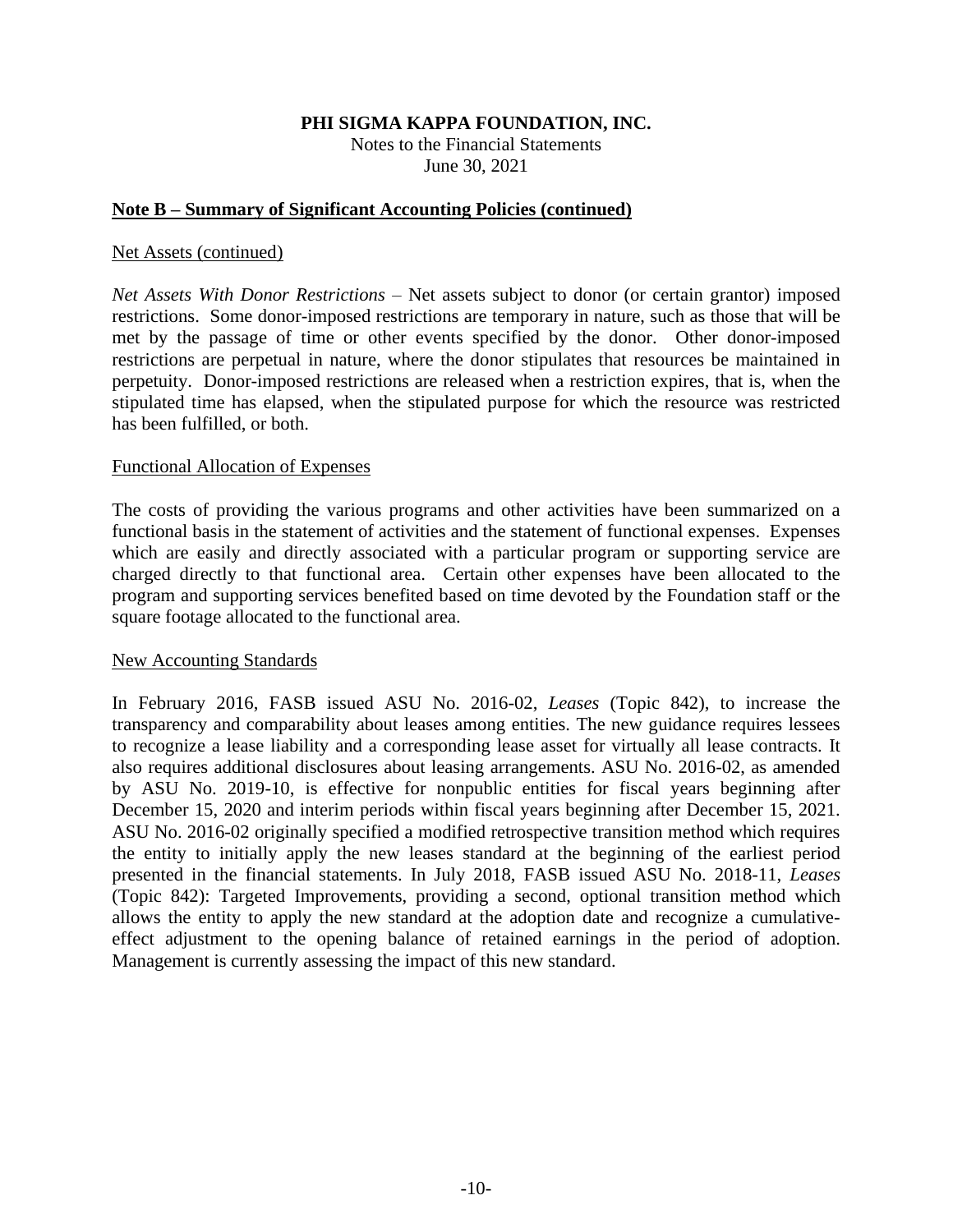Notes to the Financial Statements June 30, 2021

#### **Note B – Summary of Significant Accounting Policies (continued)**

#### COVID-19 Impact

The Trustees and management evaluated the impact of the COVID-19 pandemic and have concluded that the overall net effect on the Foundation's financial position resulted in no significant deterioration of its operations and cash flows. During the initial phases of the global COVID-19 pandemic, the Foundation saw an increase of participation in our annual giving program. Overall, Management believes the donor and volunteer base values the strength of the fraternity, allowing them to remain steadfast and dedicated. This support allows the Foundation to continuously adapt and manage as the COVID-19 pandemic continues.

#### **Note C - Income Taxes**

The Foundation is a not-for-profit organization exempt from paying corporate federal income tax under Section 501 (c)(3) of the Internal Revenue Code. It has been classified as an organization that is not a private foundation under the Internal Revenue Code and charitable contributions by donors are tax deductible.

The Foundation files Form 990, Return of Organization Exempt from Income Tax with the Federal government. The Foundation also files Form NP-20, Indiana Nonprofit Organization's Annual Report with the Indiana Department of Revenue. Management has determined that the Foundation has no income tax liability as of June 30, 2021. The Foundation has evaluated its tax positions and determined it has no uncertain tax positions at June 30, 2021. The Foundation's 2018-2020 tax years are open for examination by the IRS and State of Indiana. Should the Foundation's tax-exempt status be challenged in the future, all years since inception could be subject to review by the IRS.

## **Note D – Fair Value of Investments**

The framework for measuring fair value provides a fair value hierarchy that prioritizes the inputs to valuation techniques used to measure fair value. Fair value focuses on the price that would be received to sell an asset or paid to transfer a liability regardless of whether an observable liquid marked price exist (exit price). The hierarchy gives the highest priority to unadjusted quoted prices in active markets for identical assets or liabilities (Level 1 measurements) and the lowest priority to unobservable inputs (Level 3 measurements).

The three levels of the fair value hierarchy under FASB ASC 820 are described as follows:

• Level 1 Inputs to the valuation methodology are unadjusted quoted prices for identical assets or liabilities in active markets that the Foundation has the ability to access.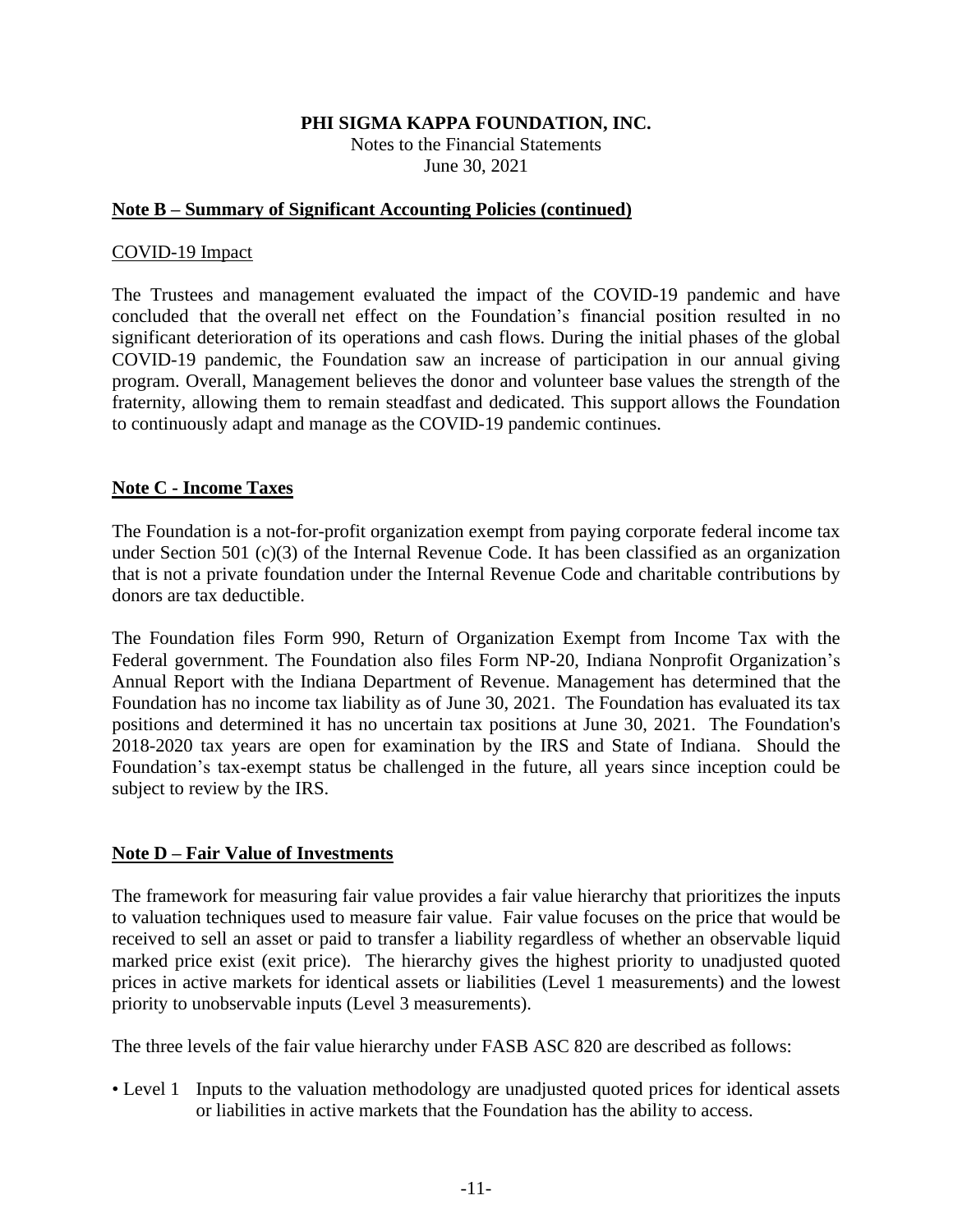Notes to the Financial Statements June 30, 2021

#### **Note D – Fair Value of Investments (continued)**

- Level 2 Inputs to the valuation methodology include:
	- o Quoted prices for similar assets or liabilities in active markets;
	- o Quoted prices for identical or similar assets or liabilities in inactive markets;

o Inputs other than quoted prices which are observable for the asset or liability;

o Inputs that are derived principally from or corroborated by observable market data by correlation or other means.

If the asset or liability has a specified (contractual) term, the Level 2 input must be observable for substantially for full term of the asset or liability.

• Level 3 Inputs to the valuation methodology are unobservable and significant to the fair value measurement.

Each asset's or liability's fair value measurement level within the fair value hierarchy is based on the lowest level of any input which is significant to the fair value measurement. Valuation techniques utilized should maximize the use of observable inputs and minimize the use of unobservable inputs.

Following is a description of the valuation methodologies for assets measured at fair value. There have been no changes in the methodologies used at June 30, 2021.

Mutual Funds – Valued at the daily closing price as reported by the fund. Mutual funds held by the Foundation are open-ended mutual funds which are registered with the SEC. These funds are required to publish their daily net asset value (NAV) and to transact at that price. The mutual funds held by the Foundation are deemed to be actively traded.

The methods described above could produce fair value calculations which may not be indicative of net realizable value or reflective of future fair values. Furthermore, while the Foundation's management believes that the valuation methods used are appropriate and consistent with those utilized by other market participants, the implementation of different methodologies or assumptions to determine the fair value of the Foundation's investment portfolio might result in different fair value measurements at report date.

The Foundation invests in various types of investment securities. Investment securities are exposed to various risks such as interest rate, market and credit risks. Due to the level of risk associated with certain investment securities, it is at least reasonably possible that changes in the value of the portfolio will occur in the near term (1 year) and such changes could materially affect the Foundation's investments and the amounts reported in the accompanying statement of financial position.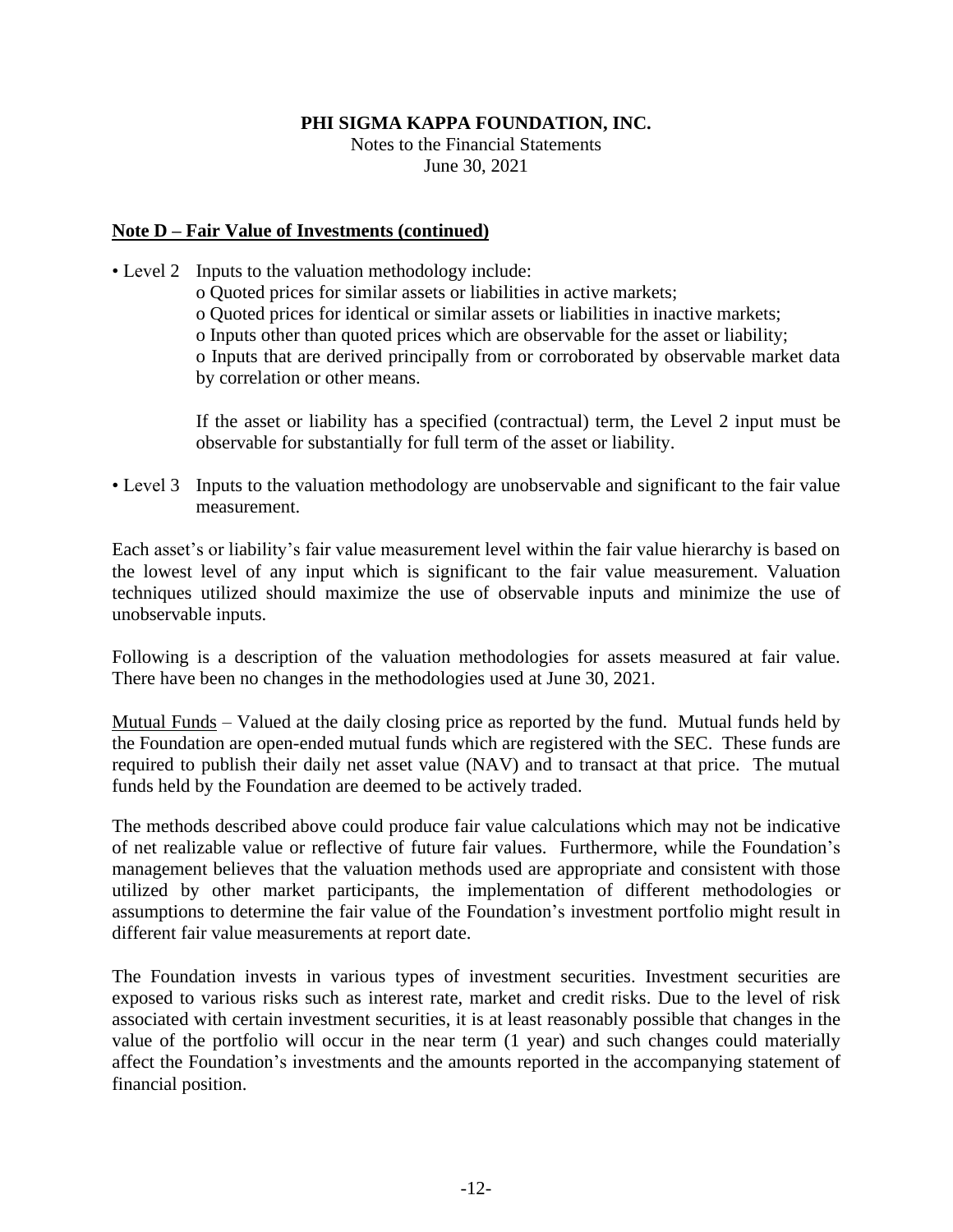Notes to the Financial Statements June 30, 2021

#### **Note D – Fair Value of Investments (continued)**

The following table set forth, by level within the fair value hierarchy, the Foundation's assets at fair value as of June 30, 2021.

| <b>Assets</b>                   | Level 1   | Level 2     | Level 3 | Total           |
|---------------------------------|-----------|-------------|---------|-----------------|
| <b>Money Market Funds</b>       | \$196,876 |             |         | 196,876         |
| <b>U.S. Equity Mutual Funds</b> |           | 1,298,021   |         | 1,298,021       |
| Intl. Blended Mutual Funds      |           | 286,756     |         | 286,756         |
| U.S. Real Estate Mutual Funds   |           | 156,263     |         | 156,263         |
|                                 |           |             |         |                 |
| Total                           | \$196,876 | \$1,741,040 |         | 1,937,916<br>S. |

Investments are composed of the following:

|                                                                                                         | Cost                    | Fair Value    |
|---------------------------------------------------------------------------------------------------------|-------------------------|---------------|
| <b>Money Market Funds</b>                                                                               | \$<br>196,876           | \$<br>196,876 |
| <b>U.S. Equity Mutual Funds</b>                                                                         | 1,065,871               | 1,298,021     |
| Intl. Blended Mutual Funds                                                                              | 244,303                 | 286,756       |
| U.S. Real Estate Mutual Funds                                                                           | 123,277                 | 156,263       |
| Total                                                                                                   | \$1,630,327             | \$1,937,916   |
| Investment Income (Loss)<br>Dividends and interest<br>Net realized and unrealized gain<br>Advisory fees | \$<br>36,942<br>397,590 |               |
| Total                                                                                                   | \$<br>434,532           |               |

## **Note E – Board Designated Chapter Eternal Education Fund**

Board Designated Chapter Eternal Educational Funds are funds received through bequests that are without donor restrictions and will be utilized at the discretion of the Board of Trustees with a balance of \$133,609 at June 30, 2021. These funds are primarily to be used for educational purposes such as scholarships and leadership training, sustained operations, and capacity building.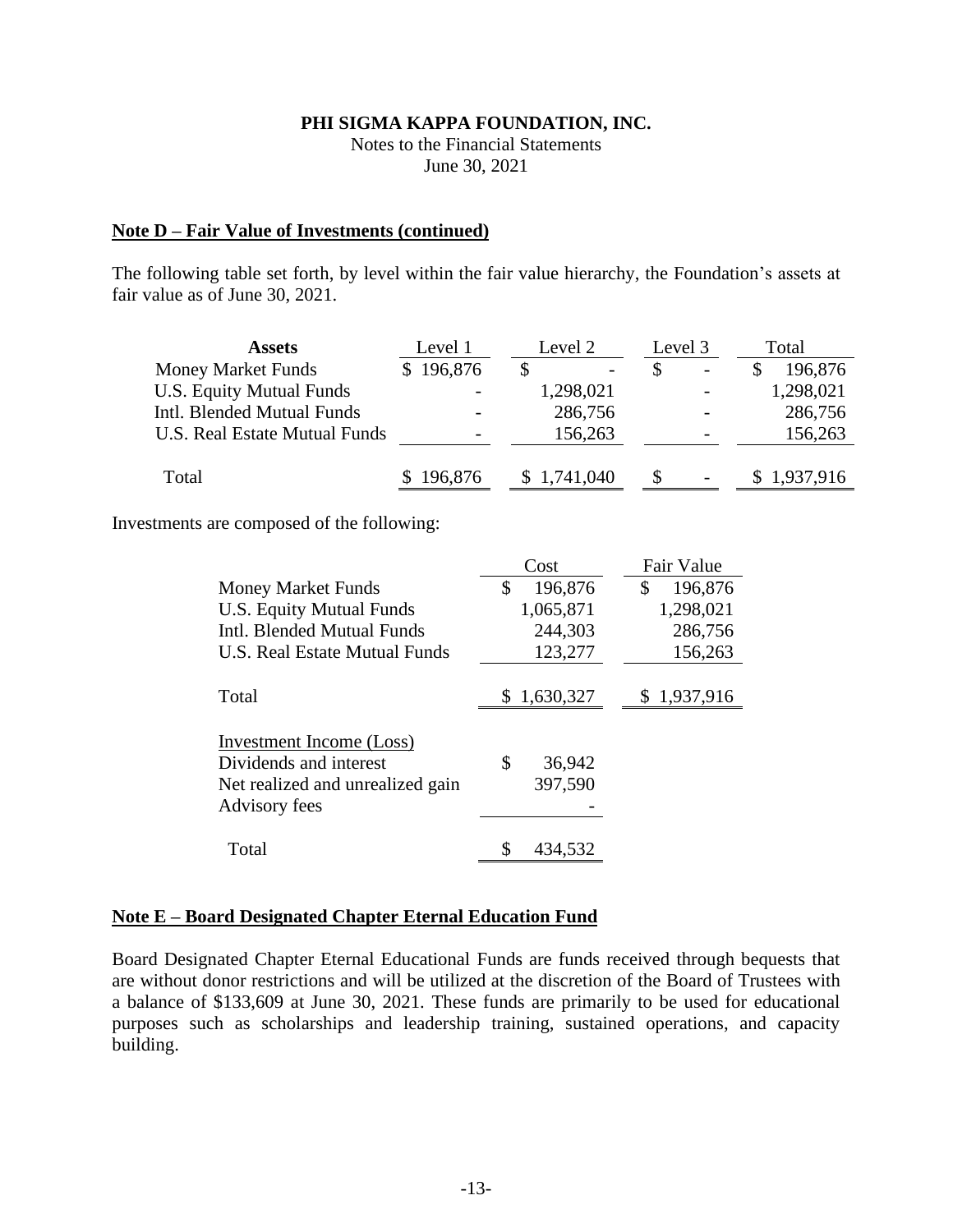Notes to the Financial Statements

June 30, 2021

#### **Note F – Net Assets with Donor Restrictions**

The following summaries sets forth the activity in net assets with donor restrictions for the year ended June 30, 2021, which are available for the following purposes:

|                                | 2020         | Increase      | Decrease      | 2021            |  |
|--------------------------------|--------------|---------------|---------------|-----------------|--|
| <b>Endowed Assets:</b>         |              |               |               |                 |  |
| Scholarship and grants         |              |               |               |                 |  |
| Chapter educational funds      | \$<br>76,721 | \$<br>16,299  | \$<br>1,188   | \$<br>91,832    |  |
| RT Simpson/Whitfield           | 38,509       |               |               | 38,509          |  |
| McMaster                       | 398,555      |               |               | 398,555         |  |
| Delta Pentaton                 | 239,465      | 53,690        | 1,129         | 292,026         |  |
| <b>Ronald Nish</b>             | 99,760       | 22,633        |               | 122,393         |  |
| Total endowed assets           | 853,010      | 92,622        | 2,317         | 943,315         |  |
| Restricted by purpose:         |              |               |               |                 |  |
| Scholarship and grants         |              |               |               |                 |  |
| Chapter educational funds      | 274,073      | 240,689       | 215,877       | 298,885         |  |
| RT Simpson/Whitfield           | 3,377        | 10,544        |               | 13,921          |  |
| Zillgitt Estate                | 10,345       | 3,811         |               | 14,156          |  |
| Delta Pentaton                 | 7,368        | 6,231         | 8,871         | 4,728           |  |
| Ronald Nish                    | 58,023       | 17,085        |               | 75,108          |  |
| Earl Christensen               | 25,675       | 6,463         |               | 32,138          |  |
| Zeta                           | 88,961       | 21,137        | 69,000        | 41,098          |  |
| McMaster                       |              | 100,328       |               | 100,328         |  |
| Total scholarship and grants   | 467,822      | 406,288       | 293,748       | 580,362         |  |
| Qualifying housing grants      |              |               |               |                 |  |
| Kappa Deuteron house           |              |               |               |                 |  |
| renovation                     | 16,281       | 4,098         |               | 20,379          |  |
| Kappa Tetarton housing fund    | 6,709        | (192)         | (4, 485)      | 11,002          |  |
| Ferris St housing fund         | 4,900        | 38,804        | 22,616        | 21,088          |  |
| Total housing grants           | 27,890       | 42,710        | 18,131        | 52,469          |  |
| Other                          |              |               |               |                 |  |
| Alpha Epsilon - recolonization | 215          | 47            |               | 262             |  |
| Total restricted by purpose    | 495,927      | 449,045       | 311,879       | 633,093         |  |
| Restricted by time             | 66,066       | 32,368        | 63,940        | 34,494          |  |
| Total                          | \$1,415,003  | 574,035<br>\$ | 378,136<br>\$ | 1,610,902<br>\$ |  |

## *Endowment*

The Foundation's endowment consists of 13 donor restricted funds. All 13 funds have been established to support scholarships and educational grants. As required by accounting principles generally accepted in the United States of America, net assets associated with endowment funds are classified and reported based on existence or absence of donor-imposed restrictions.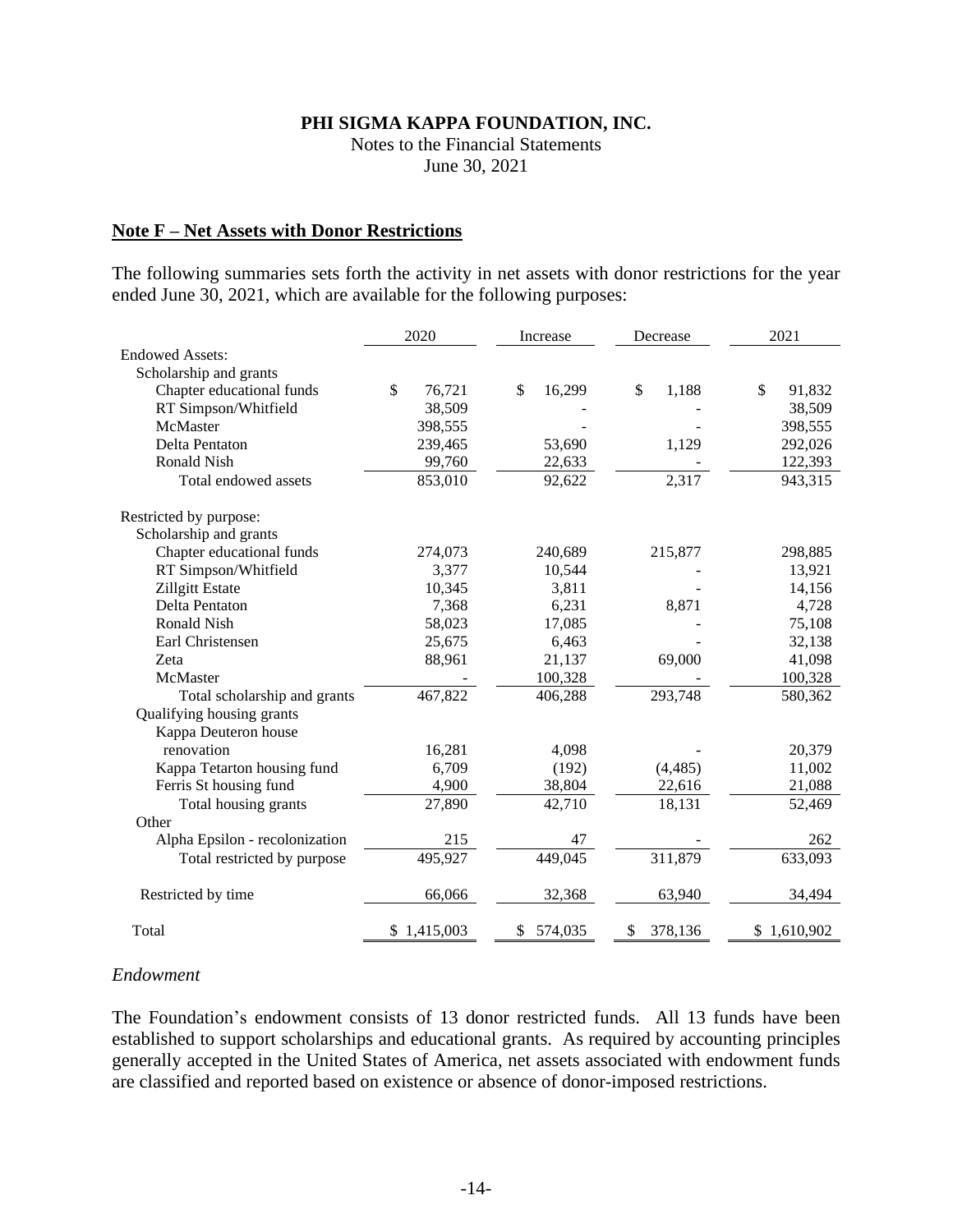Notes to the Financial Statements June 30, 2021

#### **Note F – Net Assets with Donor Restrictions (continued)**

Management has interpreted the Uniform Prudent Management Institutional Funds Act ("UPMIFA") as requiring the preservation of the fair value of the original gift as of the gift date of the donor-restricted endowment funds absent explicit donor stipulations to the contrary. As a result of this interpretation, the Foundation classifies as restricted net assets (a) the original value of the gifts donated to the permanent endowment, (b) the original value of subsequent gifts to the permanent endowment, and (c) accumulations to the permanent endowment made in accordance with the direction of the applicable donor gift instrument at the time the accumulations are added to the fund.

In accordance with UPMIFA, the Foundation considers the following factors in making a determination to appropriate or accumulate donor-restricted endowment funds:

- (1) The duration and preservation of the fund
- (2) The purpose of the Foundation and the donor-restricted endowment fund
- (3) General economic conditions
- (4) The possible effect of inflation and deflation
- (5) The expected total return from income and the appreciation of investments
- (6) Other resources of the Foundation
- (7) The investment policies of the Foundation

## Funds with Deficiencies

From time to time, certain donor-restricted endowment funds may have fair values less than the amount required to be maintained by donors or by law (underwater endowments). Management has interpreted UPMIFA to permit spending from underwater endowments in accordance with prudent measures required under law. At June 30, 2021, the Foundation did not have and underwater endowments.

#### Investment and Spending Policies

The Foundation has adopted investment and spending policies for the Endowment that attempt to provide a predictable stream of funding for operations while seeking to maintain the purchase power of the endowment assets. Over time, long-term rates of return should be equal to an amount sufficient to maintain the purchasing power of the Endowment assets, to provide the necessary capital to fund the spending policy, and to cover the costs of managing the Endowment investments. The target minimum rate of return in the Consumer Price Index plus 5 percent on an annual basis. Actual returns in any given year may vary from this amount. To satisfy this long-term rate-of-return objective, the investment portfolio is structured on a total-return approach through which investment returns are achieved through both capital appreciation (realized and unrealized) and current yield (interest and dividends). A significant portion of the funds are invested to seek growth of principle over time.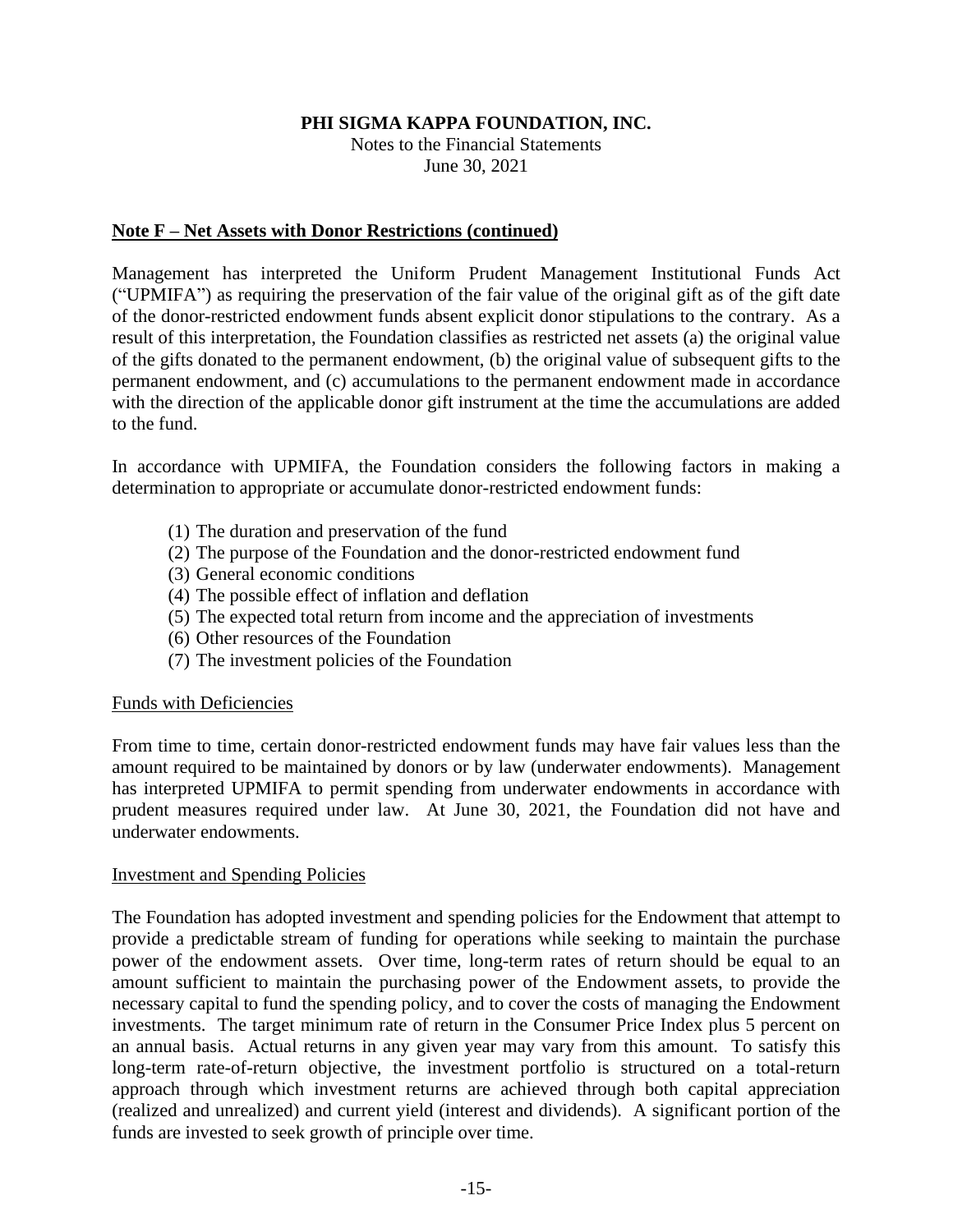Notes to the Financial Statements June 30, 2021

#### **Note F – Net Assets with Donor Restrictions (continued)**

The Foundation uses an endowment spending-rate formula to determine the maximum amount to spend from the Endowment each year. The rate, determined and adjusted from time to time by the Board of Trustees, is applied to the rolling average fair value of the Endowment investments for the prior 3 years at June 30 of each year to determine the spending amount for the upcoming year. During 2021, the spending rate maximum was 4 percent. In establishing this policy, management considered the long-term expected return on the Endowment and set the rate with the objective of maintaining the purchase power of the Endowment over time. The board considers all contributions received with permanent donor restrictions to be endowed assets.

The change in investments functioning as endowment is as follows for the year ended June 30, 2021:

| Endowment net assets,       |   |         |
|-----------------------------|---|---------|
| beginning of year           | S | 853,011 |
| Contributions, net          |   |         |
| Investment return, net      |   | 92,621  |
| Distributions and transfers |   | (2,317) |
|                             |   |         |
| Endowment net assets,       |   |         |
| end of year                 |   | 943,315 |
|                             |   |         |

## **Note G – Transactions with Affiliated Organizations**

## The Grand Chapter of Phi Sigma Kappa

The Grand Chapter of Phi Sigma Kappa (the "Fraternity"), an affiliated organization, is a legal separate entity organized to operate as an international college fraternity. The accounts of the Fraternity have not been combined with the Foundation in the accompanying financial statements.

The Foundation awarded scholarship and educational grants to the Fraternity in the amount of \$150,000 and to other affiliated organizations in the amount of \$314,196 during the year ended June 30, 2021.

The Foundation reimbursed the Fraternity \$131,000 for personnel and office services provided during the year ended June 30, 2021. The reimbursements were allocated to program, fundraising and general and administrative expenses on the statement of functional expenses.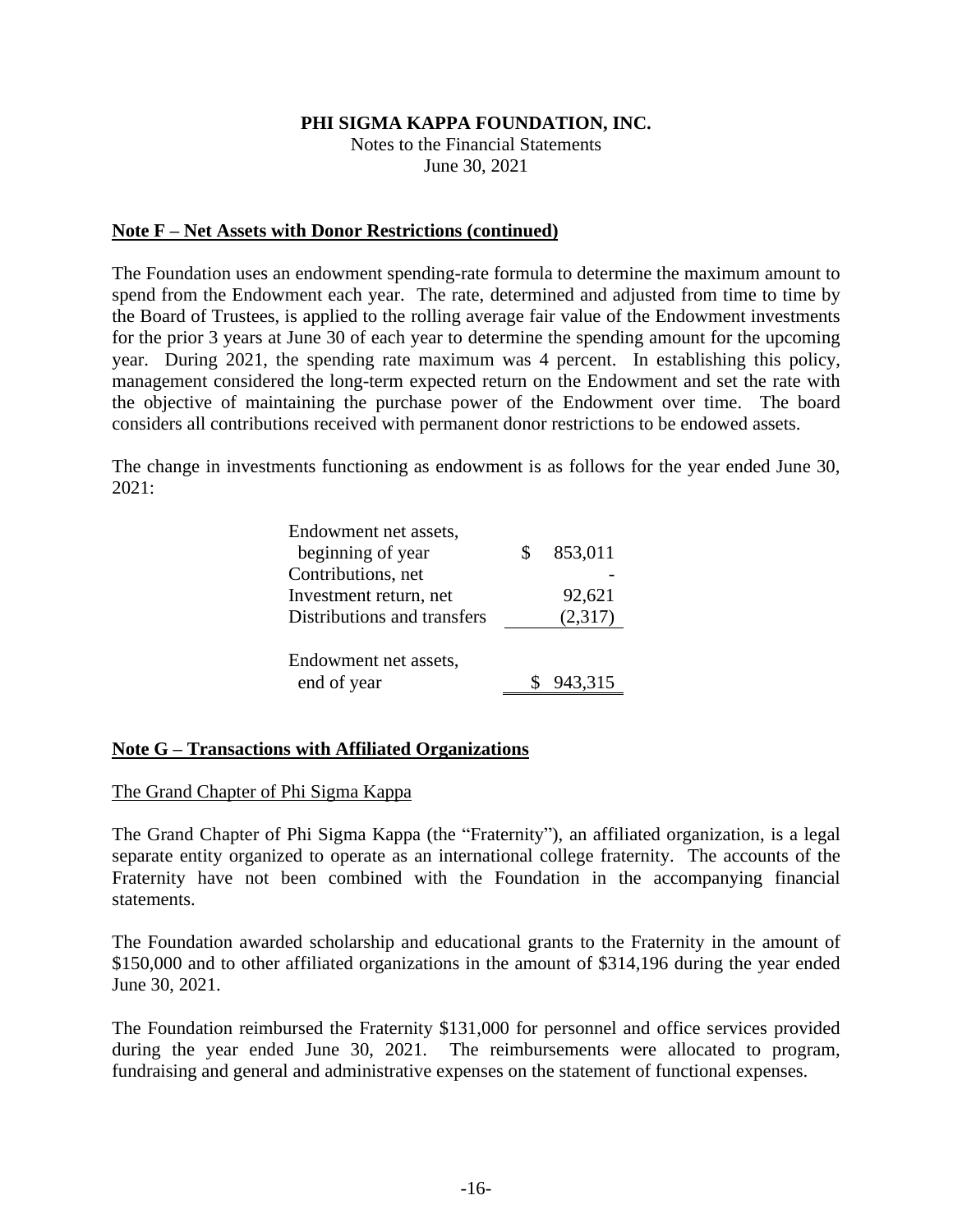Notes to the Financial Statements June 30, 2021

#### **Note G – Transactions with Affiliated Organizations (continued)**

The Foundation charged the Fraternity \$51,000 for office rent during the year ended June 30, 2021. On July 1, 2020, the Foundation signed a new lease for a 10-year term. The following is a schedule, by years, of future minimum rental income:

| Year Ended June 30, |              |
|---------------------|--------------|
| 2022                | \$<br>52,020 |
| 2023                | 53,064       |
| 2024                | 54,120       |
| 2025                | 55,200       |
| 2026                | 56,304       |
| Thereafter          | 236,724      |
|                     |              |
| Total               | 507,432      |

The Signet magazine is published and funded jointly by the Foundation and the Fraternity and is governed by the Signet Publishing Board comprised of appointees of both the Foundation and the Fraternity. The Foundation's funding of the Signet for qualifying expenses was \$21,429 for the year ended June 30, 2021.

## Phi Sigma Kappa Properties, Inc.

Phi Sigma Kappa Properties, Inc. ("Properties"), an affiliated organization, facilitates ownership and improvement of housing for active chapters of the Fraternity. Properties is a legally separate entity and the accounts of Properties have not been combined with the Foundation in the accompanying financial statements.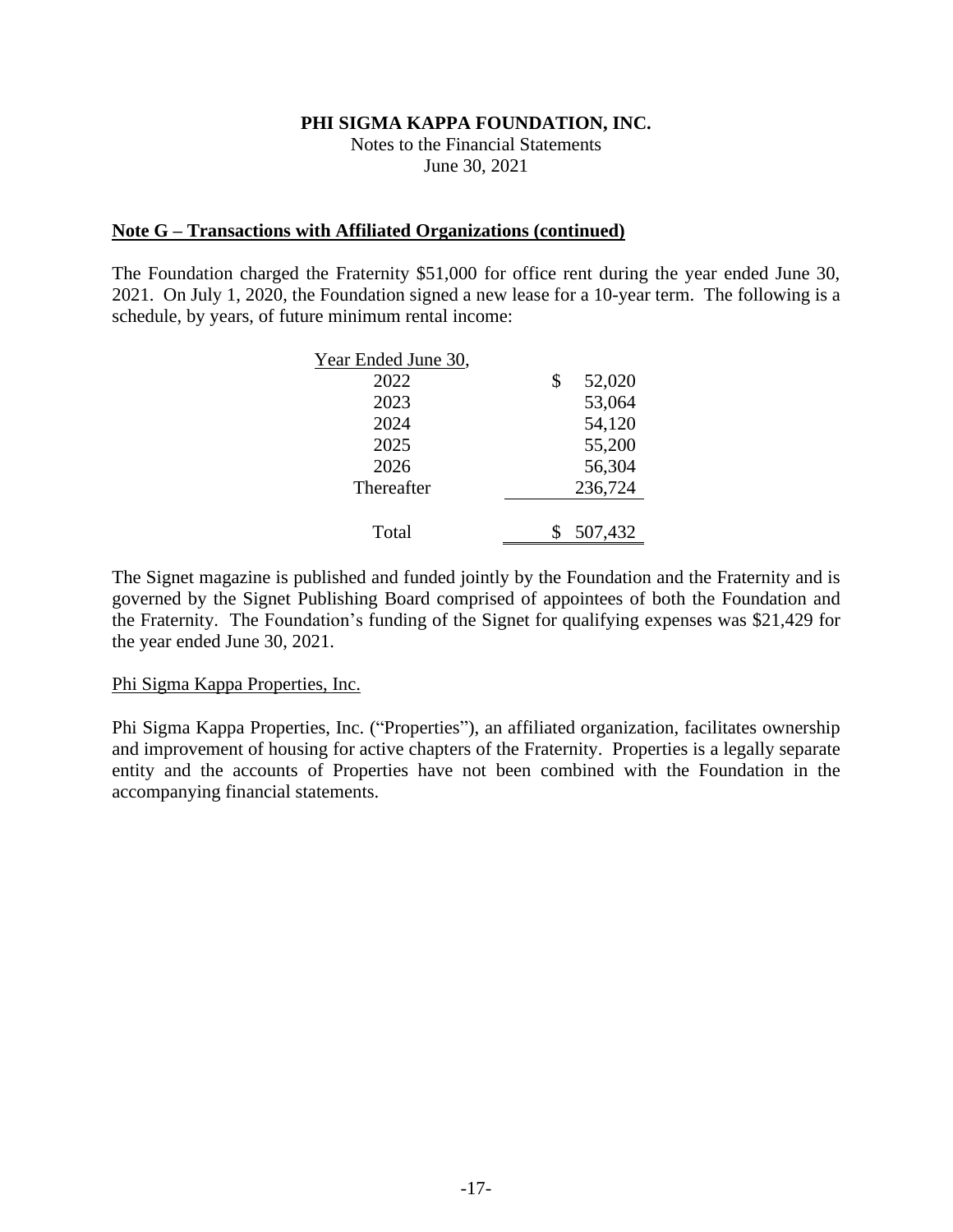Notes to the Financial Statements June 30, 2021

#### **Note H—Liquidity and Availability of Financial Assets**

The following reflects the Foundation's financial assets as of the statement of financial position date, reduced by amounts not available for general use because of contractual or donor-imposed restrictions within one year of the statement of financial position date. Amounts available include donor restricted amounts that are available for general expenditure in the following year. Amounts not available include amounts with donor-imposed purpose and time restrictions.

|                                                 | 2021          |
|-------------------------------------------------|---------------|
| Financial assets, at year-end:                  |               |
| Cash and cash equivalents                       | 131,345<br>\$ |
| Restricted cash                                 | 231           |
| Contributions receivable, net                   | 34,494        |
| Investments                                     | 1,937,916     |
| Less contractual or donor-imposed restrictions: |               |
| Endowed net assets                              | (943, 315)    |
| Donor restrictions for specific purposes        | (633,093)     |
| Time-restricted for future periods              | (34, 494)     |
| Financial assets available to meet cash needs   |               |
| for general expenditure within one year         |               |

## **Note I – Donated Services**

No amounts have been reflected in the financial statements for donated services inasmuch as no objective basis is available to measure the value of such services; however, a substantial number of volunteers have donated significant amounts of their time in the Foundation's program and support service.

## **Note J – Subsequent Events**

The Foundation's operations may be affected by the recent and ongoing outbreak of the coronavirus disease (COVID‐19), which was declared a pandemic by the World Health Foundation in March 2020. The ultimate disruption which may be caused by the outbreak is uncertain; however, it may result in disruption to the Foundation's members and revenue streams (including attendance of future events), and a decline in value of the Foundation's marketable securities.